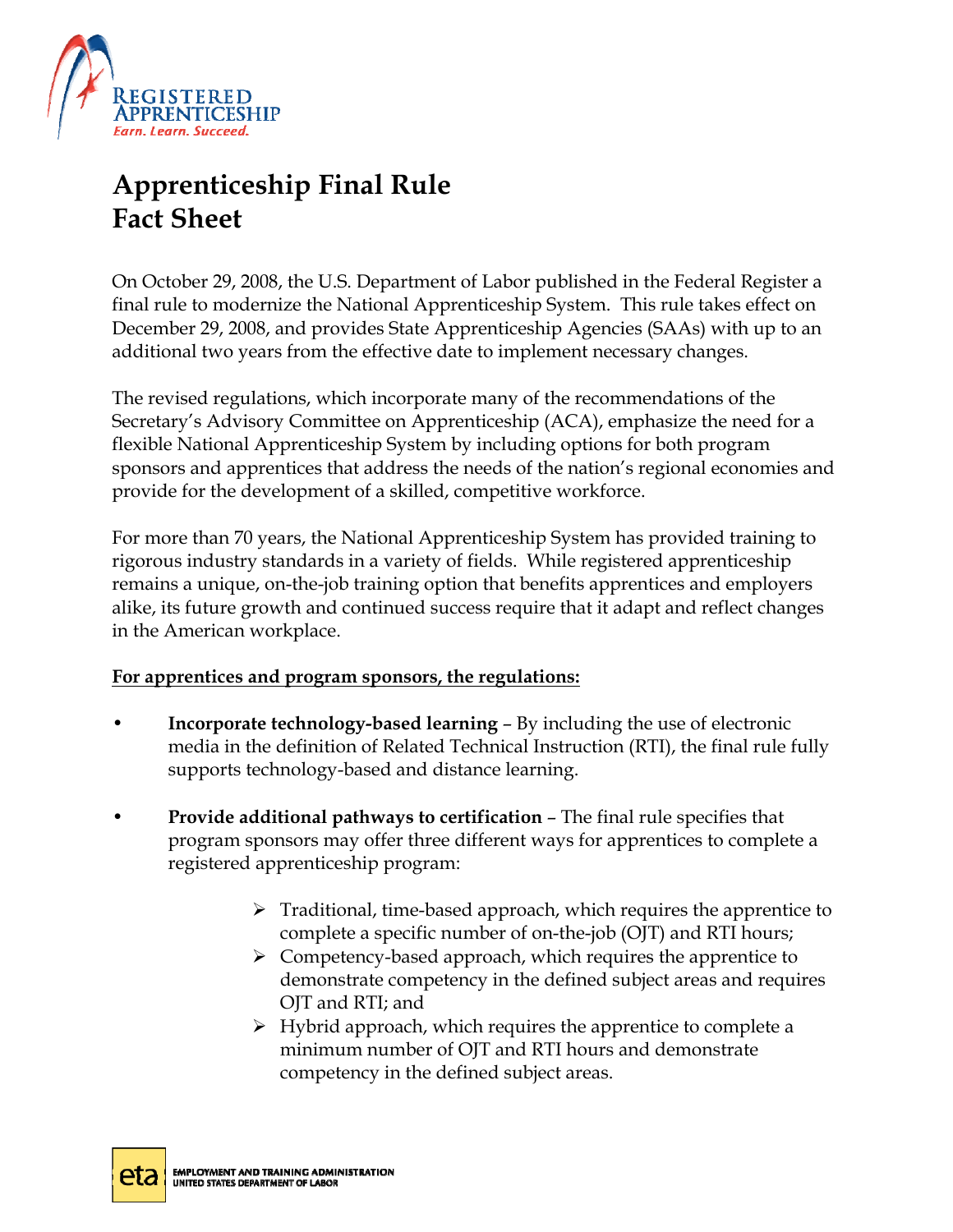

- **Introduce interim credentials** The final rule provides registration agencies with the option to issue official interim credentials, which offer incentives for apprentices to complete their programs and continue their career preparation. Issued as certificates, such credentials will enable apprentices to demonstrate to employers their proficiency in particular required skills and competencies. Interim credentials will be issued only for recognized components of an apprentice's occupation.
- **Improve program registration and review process** Changes to the regulations establish 90-day timeframes for registration agencies to process sponsor requests for registering and modifying program standards and 45-day timeframes for sponsors to notify registration agencies regarding other employment and apprenticeship agreement changes.
- **Update the reciprocal registration provision** Previously, apprentices in building and construction programs could work as registered apprentices only in those states where their programs were registered, because the states were not required to accord reciprocal registration or approval to out-of-state building and construction programs. The updated regulations remove this exemption and provide for reciprocal approval, for Federal purposes, of apprentices, apprenticeship programs, and standards that are registered in other states for all industries and occupations. Additionally, to ensure that out-of-state programs do not gain an undue advantage over reciprocal state programs when bidding on a contract, the final rule requires apprenticeship program sponsors seeking reciprocal approval to meet the wage and hour provisions and apprentice ratio standards of the reciprocal state.
- **Introduce provisional registration** The regulations call for newly registered programs to receive provisional approval for one year to enhance program quality. After one year, programs meeting the regulatory standards may either be permanently approved or have their provisional registration extended through the end of the first training cycle.

#### **For State Apprenticeship Agencies (SAAs), the regulations:**

• **Increase linkages with the workforce investment system** – The revised regulations require SAAs requesting DOL recognition to demonstrate linkages and coordination with the state's economic development strategies and public workforce investment system.

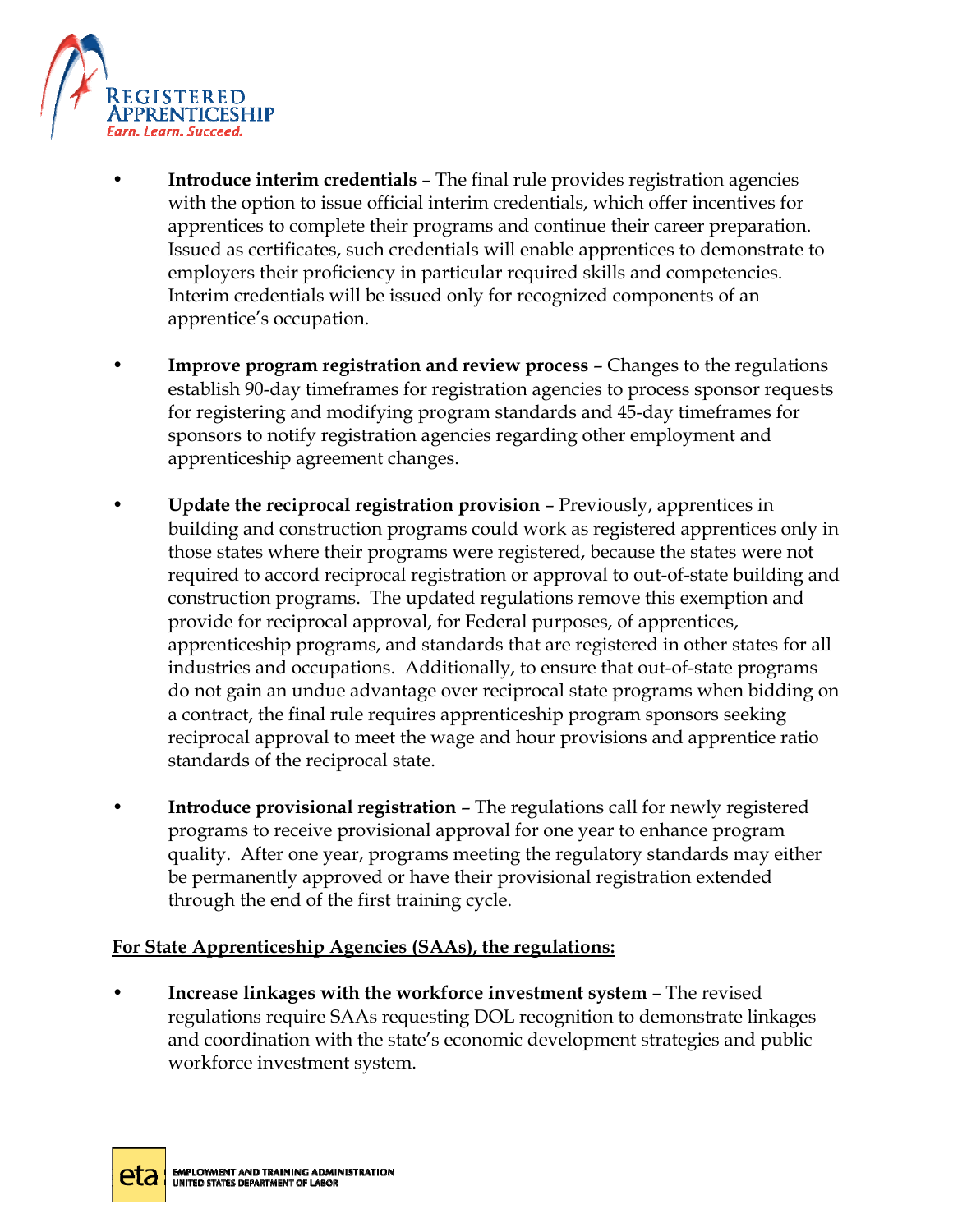

- **Redefine the roles and responsibilities of SAAs and State Apprenticeship Councils (SACs)** – In an effort to establish a clear path of accountability between DOL and the state agency that oversees apprenticeship, the regulations grant registration agency recognition solely to SAAs. SACs will continue to be required for advisory or regulatory purposes.
- **Establish a process for continued recognition** The revised regulations require SAAs to reapply for DOL recognition within two years of the effective date and to reapply every five years thereafter for continued recognition. This change will improve state conformity with Federal requirements and establish consistency across administration and management of the National Registered Apprenticeship system.
- **Increase flexibility for location of an SAA** The revised regulations give states the flexibility to determine the location of the apprenticeship agency within the state government organizational structure and no longer require that an SAA be housed in a state Department of Labor.

#### **For the U.S. Department of Labor, the regulations:**

- **Enhance program accountability** The updated regulations include a new section on performance standards that support DOL's efforts to demonstrate results and increase program quality. Programs with completion rates below the national average will be provided with technical assistance targeted to improve their performance and improve overall program quality. In addition to completion rates, the revised regulations emphasize the existing practice of using quality assurance assessments and Equal Employment Opportunity Compliance Reviews to evaluate program performance for quality and compliance with program requirements.
- **Ensure national conformity with federal apprenticeship legislation and regulations** – The updated regulations require that recognized states provide the Office of Apprenticeship (OA) with the opportunity to review all potential changes to the state's apprenticeship law so that OA can safeguard conformity with 29 C.F.R. part 29. Such a review process affords an opportunity for an SAA and OA to identify and resolve issues that could potentially affect a state's recognition status before proposals take effect and must be undone to preserve recognition.